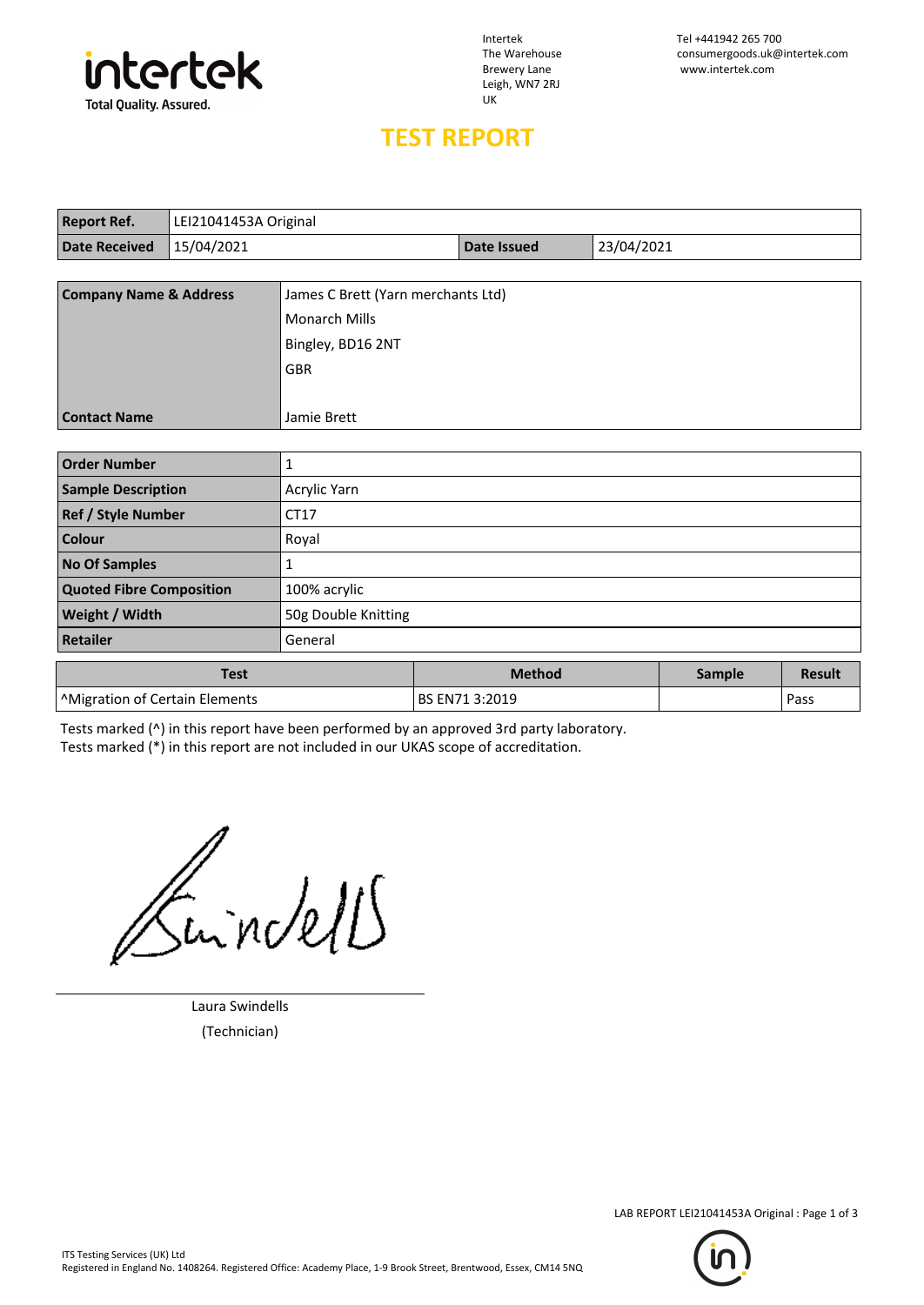

Leigh, WN7 2RJ UK

## **^Migration of Certain Elements BS EN71 3:2019**

|                                | Result in mg/kg                                                                                                                                                                                                                                                     | Detection Limit in mg/kg | Requirement in mg/kg |
|--------------------------------|---------------------------------------------------------------------------------------------------------------------------------------------------------------------------------------------------------------------------------------------------------------------|--------------------------|----------------------|
| Sample 1: navy ball of<br>rope |                                                                                                                                                                                                                                                                     |                          |                      |
|                                |                                                                                                                                                                                                                                                                     |                          |                      |
| Antimony (Sb)                  | Not Detected                                                                                                                                                                                                                                                        | 0.125                    | 560                  |
| Arsenic (As)                   | Not Detected                                                                                                                                                                                                                                                        | 0.125                    | 47                   |
| Barium (Ba)                    | Not Detected                                                                                                                                                                                                                                                        | 0.125                    | 18750                |
| Cadmium (Cd)                   | Not Detected                                                                                                                                                                                                                                                        | 0.125                    | 17                   |
| Chromium (III)                 | Not Detected                                                                                                                                                                                                                                                        | 0.125                    | 460                  |
| Lead (Pb)                      | Not Detected                                                                                                                                                                                                                                                        | 0.125                    | 23                   |
| Mercury (Hg)                   | Not Detected                                                                                                                                                                                                                                                        | 0.0125                   | 94                   |
| Selenium (Se)                  | Not Detected                                                                                                                                                                                                                                                        | 0.125                    | 460                  |
| Aluminium (Al)                 | Not Detected                                                                                                                                                                                                                                                        | 0.125                    | 70000                |
| Boron (B)                      | Not Detected                                                                                                                                                                                                                                                        | 0.125                    | 15000                |
| Cobalt (Co)                    | Not Detected                                                                                                                                                                                                                                                        | 0.125                    | 130                  |
| Copper (Cu)                    | Not Detected                                                                                                                                                                                                                                                        | 0.125                    | 7700                 |
| Manganese (Mn)                 | Not Detected                                                                                                                                                                                                                                                        | 0.125                    | 15000                |
| Nickel (Ni)                    | Not Detected                                                                                                                                                                                                                                                        | 0.125                    | 930                  |
| Strontium (Sr)                 | Not Detected                                                                                                                                                                                                                                                        | 0.125                    | 56000                |
| Tin (Sn)                       | Not Detected                                                                                                                                                                                                                                                        | 0.125                    | 180000               |
| Zinc (Zn)                      | 18.1 ppm                                                                                                                                                                                                                                                            | 0.125                    | 46000                |
| Chromium (VI)                  | Not Detected                                                                                                                                                                                                                                                        | 0.0025                   | 0.053                |
| Organic Tin                    | Not Detected                                                                                                                                                                                                                                                        | 0.125                    | 12                   |
|                                |                                                                                                                                                                                                                                                                     |                          |                      |
| Remark:                        | mg/kg = milligram per kilogram                                                                                                                                                                                                                                      |                          |                      |
|                                | - Unless the test results were<br>marked with # or $\Delta$ , 'Chromium<br>(III) & Chromium (VI) and Organic<br>tin contents were not directly<br>determined and were derived<br>from migration results of total<br>chromium and tin respectively.                  |                          |                      |
|                                | - The new lead migration limit<br>2.0mg/kg for Category (I),<br>0.5mg/kg for Catergory (II) and<br>23 mg/kg for Category (III) was<br>quoted from diretcive (EU)<br>2017/738 amending 2009/48/EC<br>effective from 28 October 2018<br>- Organic tin test result was |                          |                      |
|                                | expressed as tributyl tin                                                                                                                                                                                                                                           |                          |                      |

Overall Test Result: Pass Uncertainty: ±9%